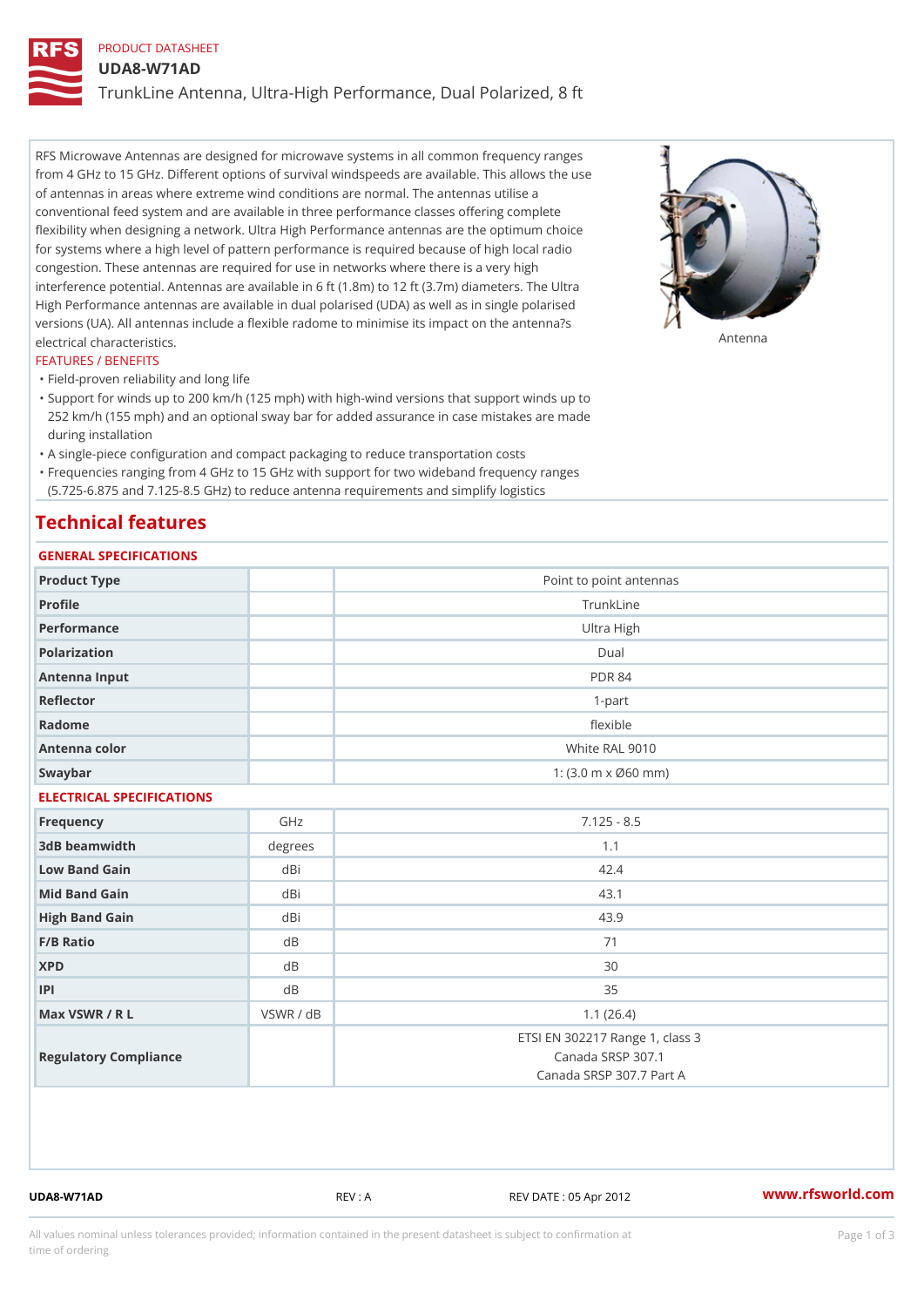## PRODUCT DATASHEET

## UDA8-W71AD

TrunkLine Antenna, Ultra-High Performance, Dual Polarized, 8 ft

| MECHANICAL SPECIFICATIONS                       |              |                                                                          |  |
|-------------------------------------------------|--------------|--------------------------------------------------------------------------|--|
| Diameter                                        | ft $(m)$     | 8(2.4)                                                                   |  |
| Elevation Adjustment                            | degrees      | ± 5                                                                      |  |
| Azimuth Adjustment                              | degrees      | ± 5                                                                      |  |
| Polarization Adjustment                         | degrees      | ± 5                                                                      |  |
| Mounting Pipe Diameter<br>minimum               | $mm$ (in)    | 114(4.5)                                                                 |  |
| Mounting Pipe Diameter<br>maximum               | $mm$ (in)    | 114(4.5)                                                                 |  |
| Approximate Weight                              | kg (lb)      | 180 (396)                                                                |  |
| Survival Windspeed                              | $km/h$ (mph) | 200 (125)                                                                |  |
| Operational Windspeed                           | $km/h$ (mph) | 190(118)                                                                 |  |
| <b>STRUCTURE</b>                                |              |                                                                          |  |
| Radome Material                                 |              | PVC coated fabric                                                        |  |
| <b>FURTHER ACCESSORIES</b>                      |              |                                                                          |  |
| optional Swaybar                                |              | 1: SMA-SK-60-3000A (3.0 m x Ø60 mm)                                      |  |
| Further Accessories                             |              | SMA-WK-8 : Wind Kit<br>SMA-SKO-UNIVERSAL-L : Universal sway bar fixation |  |
| MOUNTOUTLINE                                    |              |                                                                          |  |
| m m<br>Dimension_A<br>(in)                      |              | 2616 (103.4)                                                             |  |
| m m<br>$Dimension_B$<br>(in)                    |              | 1450(57.1)                                                               |  |
| m m<br>$Dimension_C$<br>(in)                    |              | 460 (18.1)                                                               |  |
| $Dim_D - D -$<br>m m<br>$114mm(4.5_{ir})$ $Rip$ |              | 190(7.5)                                                                 |  |
| m m<br><b>Britain and Contract Contract</b>     |              | 0.401400                                                                 |  |

Dimension\_E

Dimension\_F

(in)

m<sub>m</sub> (in)

310 (12.3)

1120 (44.1)

UDA8-W71AD REV : A REV DATE : 05 Apr 2012 [www.](https://www.rfsworld.com)rfsworld.com